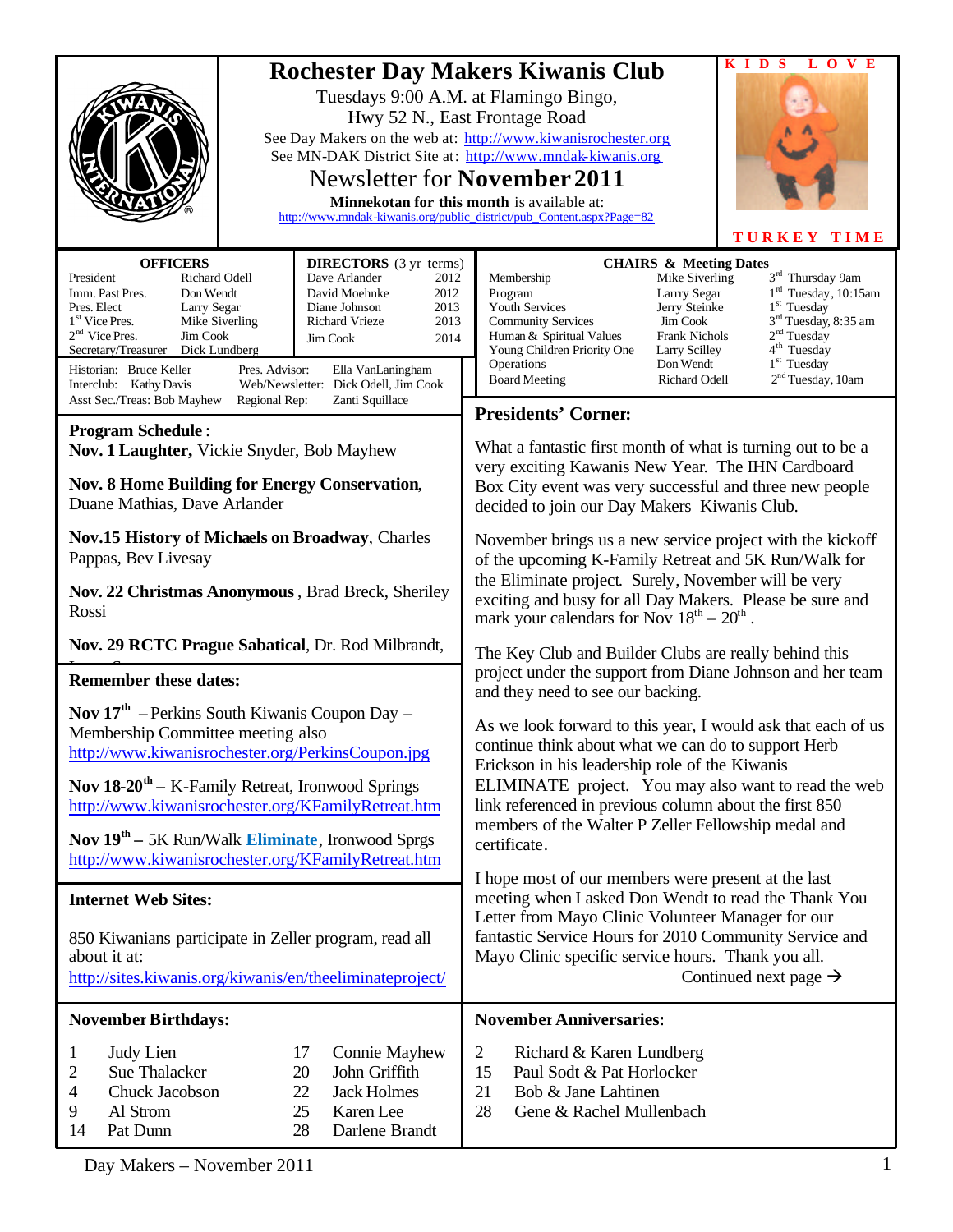| Secretary/Treasurer's Report - Oct 2011                                                                                                                                                                                                           | President's Corner (continued):                                                                                                                                                                                                                                                                                                                                                                                              |  |
|---------------------------------------------------------------------------------------------------------------------------------------------------------------------------------------------------------------------------------------------------|------------------------------------------------------------------------------------------------------------------------------------------------------------------------------------------------------------------------------------------------------------------------------------------------------------------------------------------------------------------------------------------------------------------------------|--|
| <b>Bank 9/30/11:</b><br>\$18,066.82<br><b>Administrative Account:</b><br>\$12,874.32<br>3,411.14<br>Service Account:<br>\$<br>\$<br>Hockey/YCPO:<br>406.94<br>\$<br>224.42<br><b>Bike Repair:</b><br>\$<br>1,150.00<br>K-Family                   | Finally, I would like to remind every Day Maker about<br>how important the Kiwanis / Thinkbank Hockey Festival<br>is to all four Rochester Kiwanis Clubs. It is the biggest<br>funding event for our Day Makers projects and certainly is<br>a major youth project for many players and their families<br>throughout the state. So I hope all of us who are able to<br>enjoy Christmas week in Rochester that we will have a |  |
| Day Makers on leave: Don Cain, Paul Lamoreux<br>(11/12)<br>September Service Hour Statistics: 637 hours by 44                                                                                                                                     | great event turnout and the weeks leading up to the event<br>need lots of Kiwanis Day Maker participationand I am<br>sure Bob Nowicki and his team will appreciate all who<br>can help.                                                                                                                                                                                                                                      |  |
| members, 51% Participation.                                                                                                                                                                                                                       |                                                                                                                                                                                                                                                                                                                                                                                                                              |  |
| <b>October Board Meeting Summary:</b><br>Bob Lahtinen is continuing to communicate with the                                                                                                                                                       | And as we approach Thanksgiving may we all be thankful<br>for our ability to share with those who may not be able to.<br>Richard Odell, President                                                                                                                                                                                                                                                                            |  |
| officers of the Kiwanis Hockey Festival and the other                                                                                                                                                                                             | <b>Secretary/Treasurer's Report: (Continued)</b>                                                                                                                                                                                                                                                                                                                                                                             |  |
| Rochester Kiwanis Clubs concerning interested clubs<br>use of the existing 501c3 Charitable Corporation. Bob<br>asked for another member of our board to participate<br>with him in these discussions and negotiations. Don<br>Wendt volunteered. | Youth Services- The Century Key Club is planning to do<br>a UNICEF collection for eliMiNaTe on Halloween. An<br>article and letter to the editor have been submitted to the<br>Post Bulletin.                                                                                                                                                                                                                                |  |
| The board approved Joan Olson and Patricia Mann as<br>members.                                                                                                                                                                                    | Richard Lundberg, Secretary/Treasurer                                                                                                                                                                                                                                                                                                                                                                                        |  |
| The board gave the go-ahead to Jack Zierdt to<br>investigate the possibility of club shirts for members to<br>wear at meetings and events.                                                                                                        |                                                                                                                                                                                                                                                                                                                                                                                                                              |  |
| Diane Johnson reported on plans for the K-Family                                                                                                                                                                                                  |                                                                                                                                                                                                                                                                                                                                                                                                                              |  |
| Retreat being planned for November 19th. There will be<br>an eliMiNaTe Run/Walk with a bake sale fundraiser                                                                                                                                       | <b>Web Humor:</b><br>(from the Higher IQ Pun Master)                                                                                                                                                                                                                                                                                                                                                                         |  |
| following.                                                                                                                                                                                                                                        | A man's home is his castle, in a manor of speaking.                                                                                                                                                                                                                                                                                                                                                                          |  |
| <b>COMMITTEE REPORTS</b>                                                                                                                                                                                                                          | Dijon vu - the same mustard as before.                                                                                                                                                                                                                                                                                                                                                                                       |  |
| Membership-Patricia Mann is our latest new member                                                                                                                                                                                                 | Practice safe eating - always use condiments.                                                                                                                                                                                                                                                                                                                                                                                |  |
| <b>Program-</b> Crowding was a problem at our Annual<br>Banquet in September. The committee will be looking                                                                                                                                       | Shotgun wedding - A case of wife or death.                                                                                                                                                                                                                                                                                                                                                                                   |  |
| for a new location for next year. Programs have been<br>scheduled through the four week of November.                                                                                                                                              | A man needs a mistress just to break the monogamy.                                                                                                                                                                                                                                                                                                                                                                           |  |
| Continued next column $\rightarrow$                                                                                                                                                                                                               | A hangover is the wrath of grapes.                                                                                                                                                                                                                                                                                                                                                                                           |  |
| <b>Kiwanis Mission Statement:</b>                                                                                                                                                                                                                 | Does the name Pavlov ring a bell?                                                                                                                                                                                                                                                                                                                                                                                            |  |
| Kiwanis is a global organization of volunteers                                                                                                                                                                                                    | Reading while sunbathing makes you well red.                                                                                                                                                                                                                                                                                                                                                                                 |  |
| dedicated to changing the world one child and one<br>community at a time.                                                                                                                                                                         | A bicycle can't stand on its own because it is two tired.                                                                                                                                                                                                                                                                                                                                                                    |  |
|                                                                                                                                                                                                                                                   | What's the definition of a will? (It's a dead give away.)                                                                                                                                                                                                                                                                                                                                                                    |  |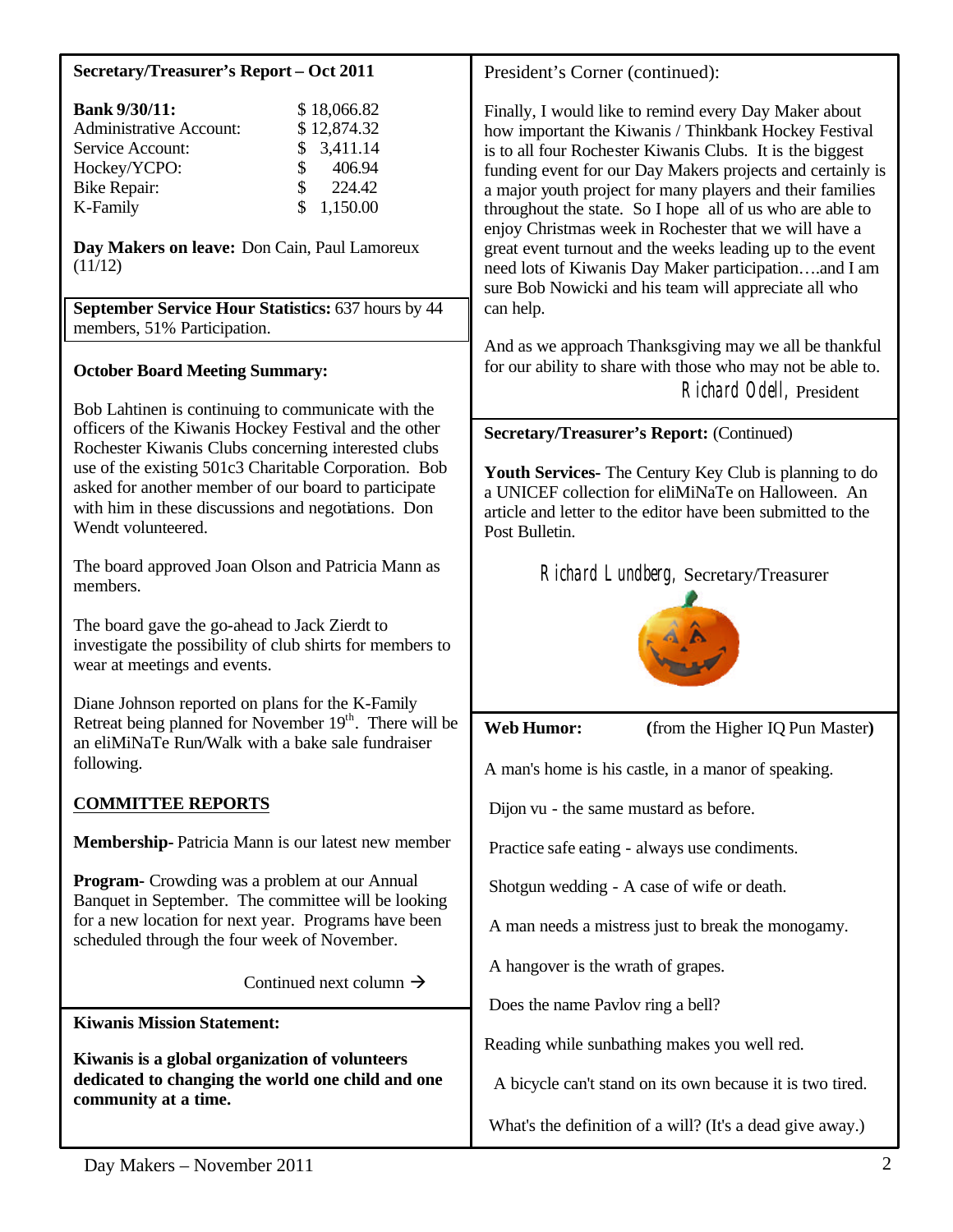## **Riverside K-kids:**

The Riverside Central K-kids did a fantastic job of clearing an area adjacent to the school for a butterfly/flower garden. Rocks and debris were picked up and the newly tilled soil was leveled by raking in preparation for planting in the spring.

Kiwanis Day Makers, Marv, Judy, Marie, Jim, Rick, Dave, Ken, and Al furnished tools and advice and stayed out of the way of the ambitious K-kids.

Donated plants from the Kiwanis Day Makers and the Olmsted Master Gardeners will be used in a design by Jeff Feece from Sargent's Landscape Nursery for the garden. The completed garden will provide multiple opportunities for students at Riverside Central Elementary to observe hummingbirds, insects, and a variety of plants. It will be great!!

Sue Thalacker led the K-kids in a discussion of Alzheimer's in preparation for a visit to the residents at Golden Living Center. The K-kids will bring decorations that they made and will play bingo with the residents at their next meeting in November.

dave Moehnke Photo below was a photo below was a photo below.

Sue Thalacker and Al Strom

## **More from the Higher IQ Pun Master:**

Time flies like an arrow. Fruit flies like a banana.

In democracy your vote counts. In feudalism your count votes.

She was engaged to a boyfriend with a wooden leg but broke it off.

A chicken crossing the road is poultry in motion.

If you don't pay your exorcist, you get repossessed.

With her marriage, she got a new name and a dress.

The man who fell into an upholstery machine is fully recovered.

You feel stuck with your debt if you can't budge it.

Every calendar's days are numbered.

A lot of money is tainted - It taint yours and it taint mine.

A boiled egg in the morning is hard to beat.